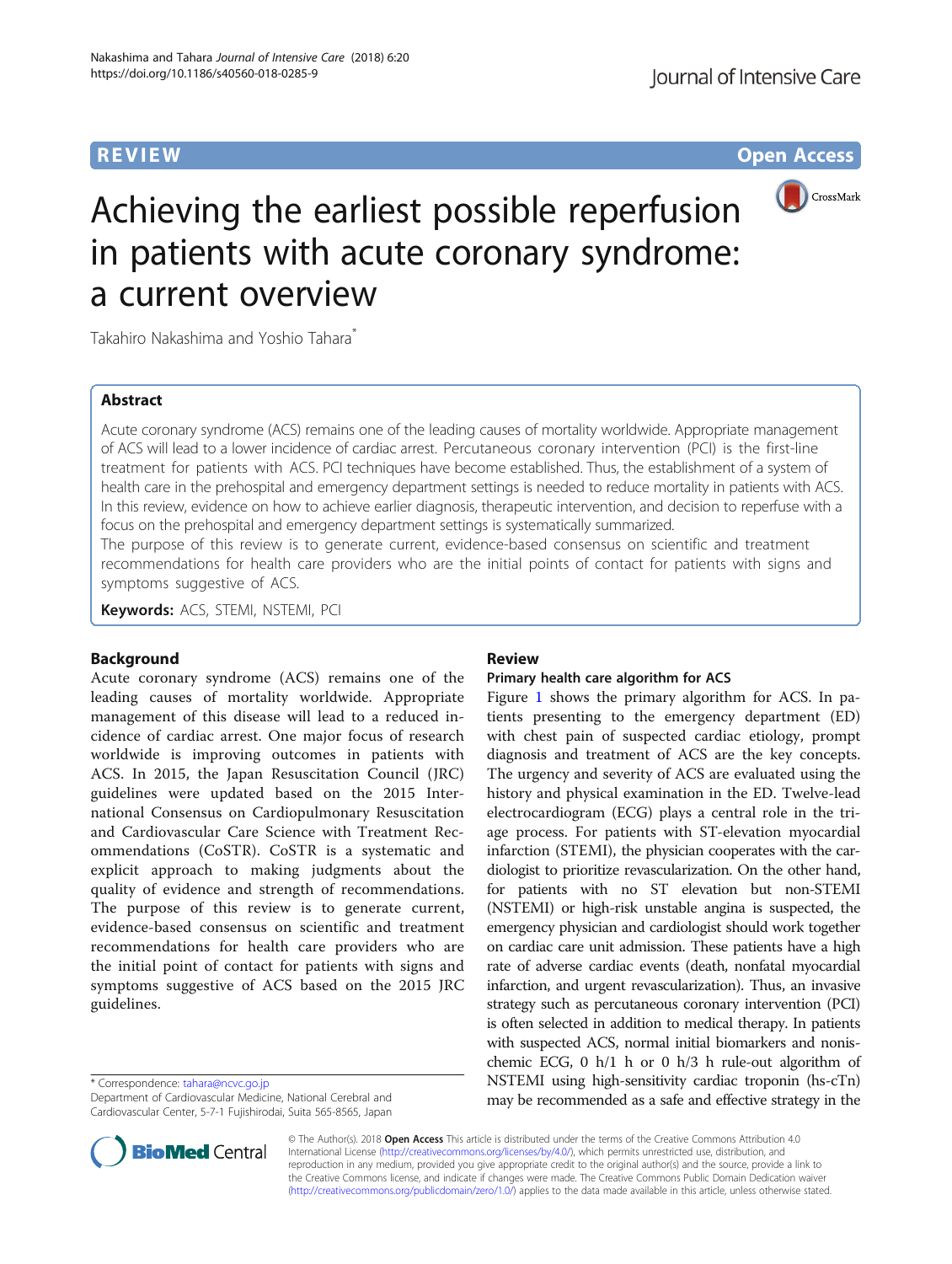<span id="page-1-0"></span>

ED (see the "[Biomarkers in ACS](#page-2-0)" section). Transthoracic echocardiography is helpful not only in the evaluation of wall motion abnormality, left ventricular function, and mechanical complications such as ventricular free wall rupture, ventricular septal perforation, and papillary muscle rupture, but also in the diagnosis of conditions such as acute aortic dissection, acute pulmonary embolism, and acute pericarditis. Chest X-ray is helpful in diagnosing and assessing the severity of ACS, but is not always necessary if ACS is strongly suspected and obtaining a chest X-ray will delay revascularization. Furthermore, waiting for the results of laboratory data to diagnose ACS should not cause delay in revascularization. Time from hospital arrival to transport to facilities capable of performing emergency PCI capable should be within 30 min.

# Diagnostic interventions in ACS

## Risk stratification in ACS

Various patient demographic factors might impede seeking medical help rapidly and add to further in-hospital treatment delay. Many reports have suggested that older age, female gender, racial or ethnic minority status, low socioeconomic status, and residing alone are independent factors associated with in-hospital treatment delay

[[1,](#page-7-0) [2](#page-7-0)]. Providers should be trained to expeditiously identify patients with ACS irrespective of age, gender, socioeconomic status, or living arrangement. On the other hand, signs and symptoms may be useful in combination with other important information such as biomarkers, risk factors, ECG, and other diagnostic test results, in triaging and making some treatment and investigational decisions for ACS in the out-of-hospital and ED settings. The Global Registry of Acute Coronary Events (GRACE) score provides accurate stratification of risk on admission and discharge (Table [1](#page-2-0)) [[3](#page-7-0), [4](#page-7-0)].

## ECG

The ECG is essential for the initial triage and initiation of management in patients with possible ACS, especially in the ED and out-of-hospital settings. Many observational studies have shown the benefit of prehospital 12-lead ECG in reducing 30-day mortality, first-medical contact-to-reperfusion time, door-to-balloon time, and door-to-needle time compared with no ECG in patients with STEMI [\[5](#page-7-0)–[13](#page-7-0)]. The 2015 JRC guidelines recommend prehospital 12-lead ECG acquisition with hospital notification for adult patients with suspected STEMI (strong recommendation, low-quality evidence). However,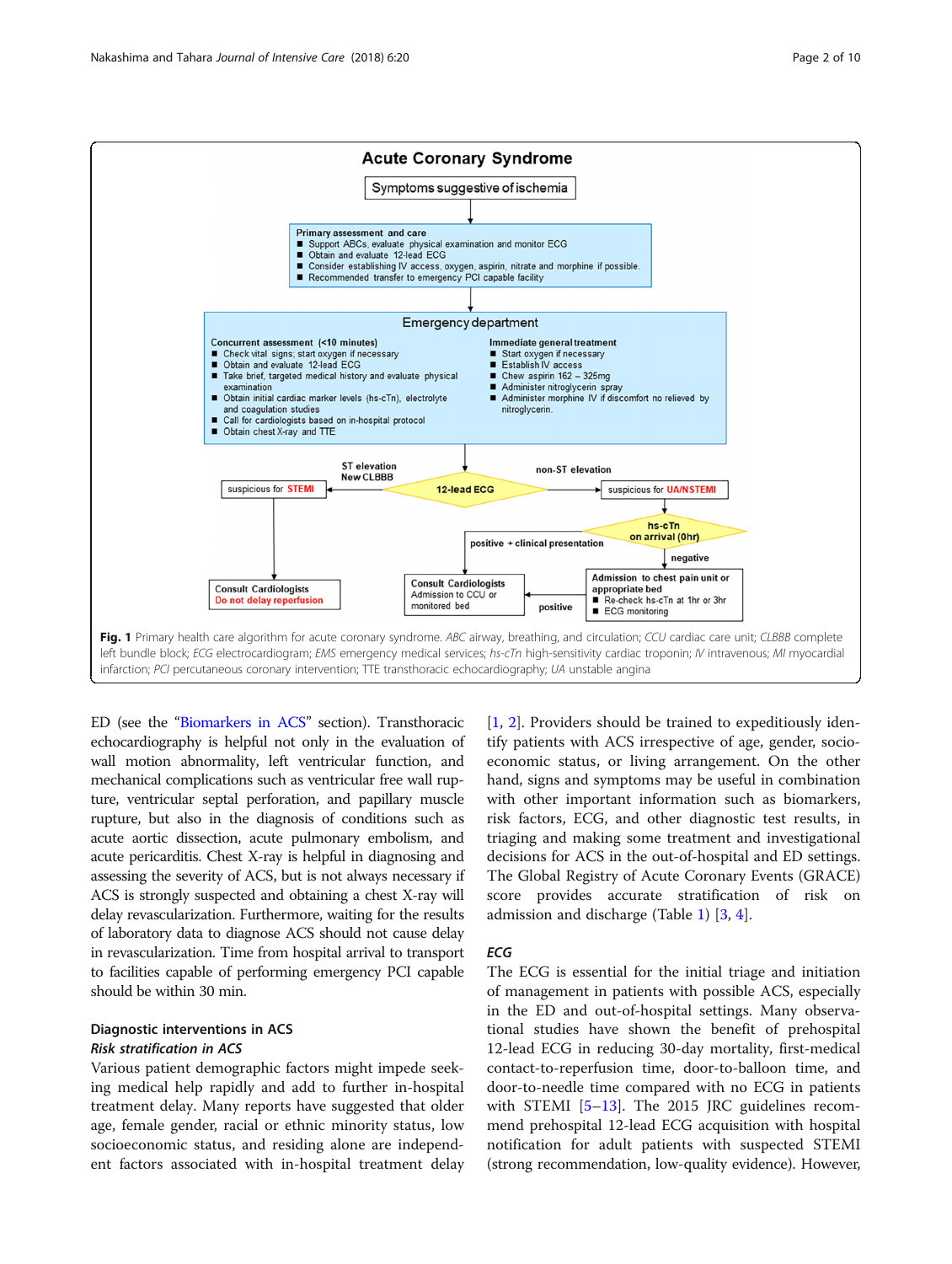<span id="page-2-0"></span>Table 1 The Global Registry of Acute Coronary Events (GRACE) score

|            | Score |                  | Score |                    | Score       |              | Score |                    | Score |                                | Score |
|------------|-------|------------------|-------|--------------------|-------------|--------------|-------|--------------------|-------|--------------------------------|-------|
| Age (year) |       | Heart rate (bpm) |       | Systolic BP (mmHg) |             | Killip class |       | Creatinine (mg/dL) |       |                                |       |
| < 40       | 0     | < 70             | 0     | < 80               | 63          | Class I      | 0     | $0.0 - 0.39$       | 2     | Cardiac arrest at<br>admission | 43    |
| $40 - 49$  | 18    | $70 - 89$        |       | $80 - 99$          | 58          | Class II     | 21    | $0.4 - 0.79$       |       |                                |       |
| $50 - 59$  | 36    | $90 - 109$       | 13    | $100 - 119$        | 47          | Class III    | 43    | $0.8 - 1.19$       | 8     | Elevated cardiac<br>markers    | 15    |
| $60 - 69$  | 55    | 110-149          | 23    | 120-139            | 37          | Class IV     | 64    | $1.2 - 1.59$       | 11    |                                |       |
| $70 - 79$  | 73    | 150-199          | 36    | 140-159            | 26          |              |       | 1.6-1.99           | 14    | ST-segment<br>deviation        | 30    |
| 80<        | 91    | 200 <            | 46    | $160 - 199$        | 11          |              |       | $2.0 - 3.99$       | 23    |                                |       |
|            |       |                  |       | 200 <              | $\mathbf 0$ |              |       | 4.0 <              | 31    |                                |       |
|            |       |                  |       |                    |             |              |       |                    |       |                                |       |

In-hospital mortality: low risk (≤ 10), intermediate risk (109–140), and high risk (> 140) are < 1%, 1–3%, and > 3%, respectively. Post-discharge to 6 months death: low risk (< 88), intermediate risk (89–118), and high risk (> 8) are < 3%, 3–8%, and > 8%, respectively BP blood pressure

prehospital 12-lead ECG is not currently widespread in Japan. Thus, we should consider the use of prehospital 12-lead ECG in order to start specific therapy for STEMI more quickly. At the same time, we need to develop a computer-assisted ECG interpretation system for STEMI and an educational program for nurses and paramedics in ECG interpretation for STEMI [[14](#page-7-0)–[18](#page-7-0)].

#### Biomarkers in ACS

Some observational studies have shown that hs-cTn is helpful for excluding the diagnosis of ACS [\[19](#page-7-0)–[26\]](#page-7-0). The 2015 JRC guidelines recommend against using only hscTnT and hs-cTnI measured at 0 and 2 h to rule out ACS (strong recommendation, very low-quality evidence). However, in low-risk patients (as defined by the Vancouver rule or a Thrombolysis in Myocardial Infarction Trial [TIMI] score of 0 or 1), the guidelines suggest that negative hs-cTnI at 0 and 2 h and negative hs-cTnI or hs-cTnT at 0 and 3–6 h may be used to rule out ACS (weak recommendation, low-quality evidence). Further studies are needed to evaluate the combination of troponins and clinical risk scores to determine which patients with chest pain may be safely discharged from the ED.

#### Imaging techniques

Noninvasive tests such as cardiac computed tomography (CT), cardiac magnetic resonance (MR), myocardial perfusion imaging, and echocardiography may be considered in selected patients who present to the ED with chest pain and an initial nondiagnostic conventional work-up that included 12-lead ECG or cardiac biomarkers. It is reasonable to consider both radiation and iodinated contrast exposure when using cardiac CT and myocardial perfusion imaging. Moreover, in some lowrisk patients, these noninvasive tests may decrease cost, length of stay, and time to diagnosis [[27](#page-7-0)–[29\]](#page-7-0). They might provide valuable short-term and long-term prognostic information on future major cardiac events. However, there are insufficient data to assess the impact of imaging techniques on mortality. A combination of these techniques and chest pain observation units may be useful, and the spread of chest pain observation units is expected in Japan.

## Therapeutic interventions for ACS Oxygen therapy

Some randomized controlled trials (RCTs) have shown no difference between no oxygen and supplementary oxygen administration with regards to mortality (odds ratio [OR], 0.91; 95% confidence interval [CI], 0.25–3.34) [[30](#page-7-0)–[34](#page-8-0)]. The 2015 JRC guidelines suggest withholding routine high-concentration oxygen supplementation (8 L/min) in normoxic (SpO<sub>2</sub> > 93%) patients with ACS (weak recommendation, very low-quality evidence), except for patients with previous myocardial infarction, severe chronic obstructive pulmonary disease, respiratory failure, cardiogenic shock, central cyanosis,  $SpO<sub>2</sub> < 85$ %, or dyspnea from any other cause. Moreover, two recent RCTs show that routine supplementary oxygen administration is not beneficial  $[33, 35]$  $[33, 35]$  $[33, 35]$ . However, there is lack of evidence regarding low-concentration oxygen supplementation.

## Nitroglycerin

Although it is reasonable to consider early administration of nitroglycerin in selected patients without contraindications, insufficient evidence exists to support or refute the routine administration of nitroglycerin in the ED or prehospital setting in patients with suspected ACS. There may be some benefit if nitroglycerin results in pain relief. When non-cardiologist physicians administer nitroglycerin, they give one sublingual nitroglycerin tablet or spray every 3 to 5 min, which may be repeated a total of 3 times if the patient remains hemodynamically stable. If right ventricular (RV) infarction is suspected, vasodilators, including nitroglycerin, are contraindicated because hemodynamic status with RV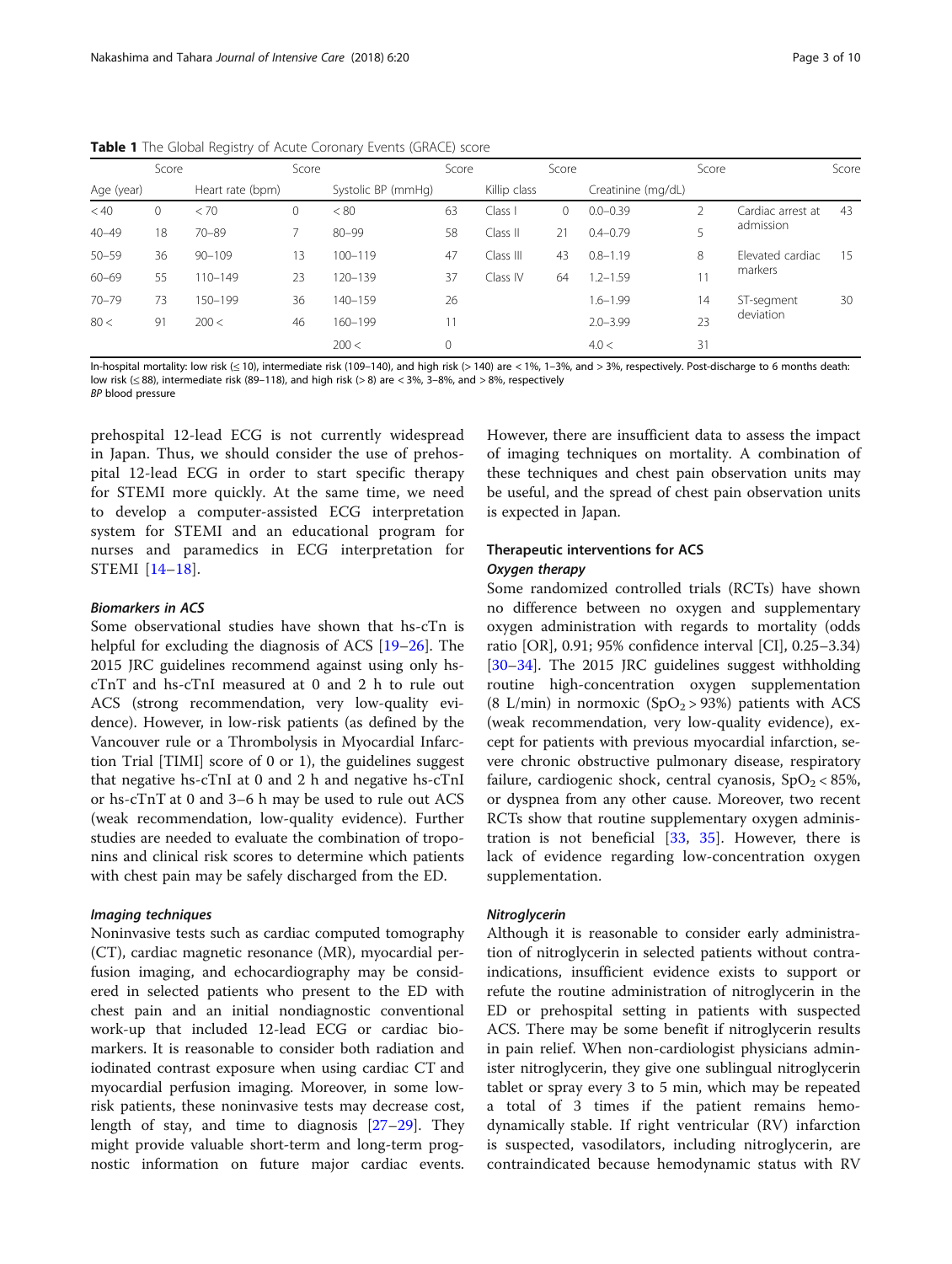infarction depends on RV filling pressure. Relief of chest discomfort with nitroglycerin is neither sensitive nor specific for ACS; gastrointestinal etiologies as well as other causes of chest discomfort can respond to nitroglycerin administration.

#### Analgesics and sedation

Morphine can relieve chest pain, alleviate the work of breathing, reduce anxiety, and favorably affect ventricular loading conditions [[36\]](#page-8-0). Despite limited direct evidence to support or refute the practice, morphine should be administered intravenously and titrated to pain relief in patients with STEMI. Morphine may be considered for pain relief in patients with suspected NSTEMI. Physicians give patients morphine 2 to 4 mg via intravenous injection, which may be increased to 8 mg every 5 to 15 min if it is not effective [\[37](#page-8-0)]. Other forms of analgesia (e.g., buprenorphine 0.1 to 0.2 mg) should be considered for patients with active chest discomfort. While anxiolytics may be administered to patients with ACS to alleviate anxiety, there is no evidence that anxiolytics facilitate ECG resolution, reduce infarct size, or decrease mortality in patients with suspected ACS. Non-steroidal anti-inflammatory drugs (NSAIDs) should not be administered because they may be harmful in patients with suspected ACS. Some studies have shown that NSAIDs are associated with an increased risk of mortality, reinfarction, hypertension, heart failure, and myocardial rupture in patients with STEMI [[38,](#page-8-0) [39](#page-8-0)]. Patients with suspected ACS who are taking NSAIDs should have them discontinued when feasible.

## Aspirin (acetylsalicylic acid) and adenine diphosphate (ADP) receptor antagonists

Despite limited direct evidence to support or refute the practice [[40\]](#page-8-0), the 2015 CoSTR guidelines mentioned that it may be reasonable to consider aspirin as soon as possible, without a history to exclude a true allergy or bleeding disorder. Moreover, some RCTs have shown that compared with in-hospital administration, there is no additional benefit with prehospital administration of an ADP receptor antagonist in terms of 30-day mortality (OR, 1.58; 95% CI, 0.90–2.78) and major bleeding (OR, 1.12; 95% CI, 0.72–1.74) [[41](#page-8-0)–[43](#page-8-0)]. These studies suggest that ADP receptor antagonists can be given to patients with suspected STEMI and planned primary PCI in either the prehospital or the in-hospital setting (very lowquality evidence, weak recommendation). However, in Japan, administration of aspirin for suspected STEMI outside of the hospital by emergency medical service (EMS) personnel is prohibited by law. When a primary PCI approach is being planned, physicians can give patients aspirin (162 to 325 mg) and ADP receptor

antagonists (clopidogrel 300 mg or prasugrel 20 mg). Further investigation is needed to confirm the benefit of prehospital aspirin and ADP receptor antagonist administration in the doctor car or medical helicopter.

#### Anticoagulants

In patients with suspected out-of-hospital STEMI, a non-RCT showed no benefit of prehospital unfractionated heparin (UFH) on 30-day mortality compared with in-hospital UFH (OR, 1.07; 95% CI, 0.595–1.924) [\[44](#page-8-0)]. The 2015 CoSTR guidelines suggest that UFH administration can occur in either the prehospital or in-hospital setting in patients with suspected STEMI and a planned primary PCI approach. There is insufficient evidence to change existing practice (weak recommendation, very low-quality evidence). However, in Japan, EMS personnel cannot administer anticoagulants in the prehospital setting. Further investigation is needed to confirm the benefit of prehospital fibrinolysis in the doctor car or medical helicopter. Physicians administer UFH as a single intravenous injection with a target activated clotting time (ACT) of  $>250$  s. We note that most evidence about UFH in patients ACS were from the pre-primary PCI era. Further investigation is needed to approve prehospital anticoagulant administration by EMS personnel and the use of enoxaparin for STEMI in Japan.

## Reperfusion decisions in patients with STEMI

The 2015 JRC guidelines address the question of which reperfusion strategy is best under specific circumstances. The options available for reperfusion will depend on the local prehospital system and availability of PCI centers. They consider reperfusion decisions in relation to regional availability (e.g., prehospital fibrinolysis versus ED or prehospital fibrinolysis versus direct transport to PCI). Table 2 shows the most appropriate reperfusion strategy by time from symptom onset and anticipated treatment delay.

Table 2 Most appropriate reperfusion strategy by time from symptom onset and anticipated treatment delays

| Treatment  | Time from symptom onset   |                                          |                           |  |  |  |  |
|------------|---------------------------|------------------------------------------|---------------------------|--|--|--|--|
| delay      | $<$ 2 h                   | $2 - 3 h$                                | $3-6h*$                   |  |  |  |  |
| $< 60$ min | Primary PCI               | Primary PCI or fibrinolysis <sup>†</sup> | Primary PCI               |  |  |  |  |
| 60-120 min | Fibrinolysis <sup>†</sup> | Primary PCI or fibrinolysis <sup>†</sup> | Primary PCI               |  |  |  |  |
| $>120$ min | Fibrinolysis <sup>†</sup> | Fibrinolysis <sup>+</sup>                | Fibrinolysis <sup>+</sup> |  |  |  |  |

Patients with higher risk, including those with Killip class > 1, may benefit from primary PCI even when there are treatment delays up to 120 min PCI percutaneous coronary intervention

\*If time from symptom onset is greater than 6 h, primary PCI is appropriate regardless of treatment delay

† In case of fibrinolytic therapy, immediate transfer to a PCI center after fibrinolysis should be considered for cardiac angiography within 3 to 24 h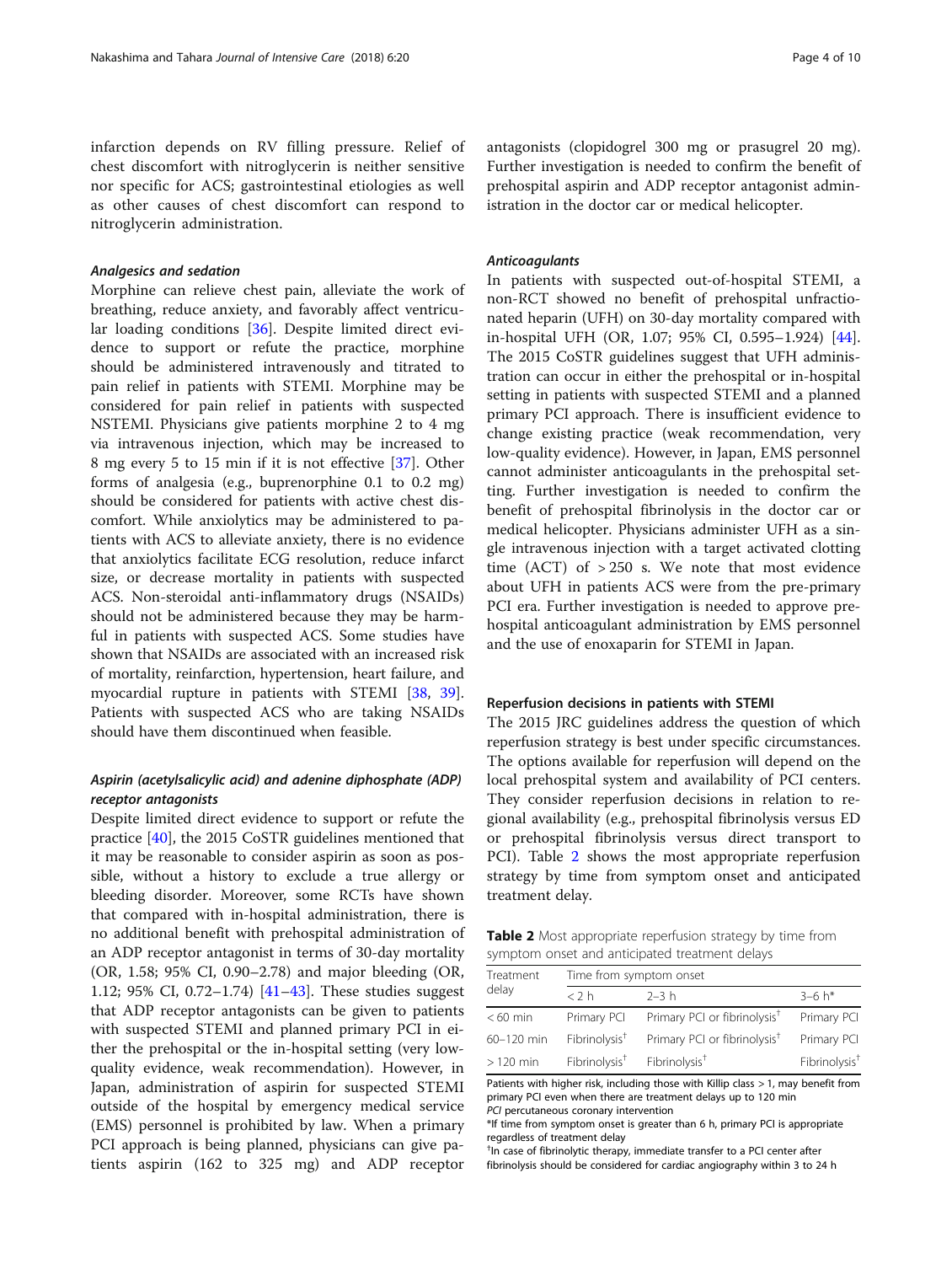#### Prehospital fibrinolysis versus ED fibrinolysis

Some RCTs have shown that prehospital fibrinolysis reduced in-hospital mortality without increasing intracranial hemorrhage and bleeding compared with in-hospital fibrinolysis (OR, 0.46; 95% CI, 0.23–0.93) [[44](#page-8-0)–[47](#page-8-0)]. When fibrinolysis is the planned treatment strategy, the 2015 JRC guidelines recommend prehospital fibrinolysis over in-hospital fibrinolysis for STEMI in health systems where typical transport time is greater than 30 min and prehospital fibrinolysis can be accomplished by a physician in the ambulance or medical helicopter with wellestablished protocols, comprehensive training programs, and quality assurance programs in place (strong recommendation, moderate-quality evidence).

## Prehospital triage to a PCI center versus prehospital fibrinolysis

There is moderate-quality evidence that mortality is not reduced and low-quality evidence of harm from fibrinolysis [\[48](#page-8-0), [49](#page-8-0)]. The 2015 JRC guidelines suggest that direct triage and transport for PCI is preferred in geographic regions where PCI facilities are not available (weak recommendation, low-quality evidence). On the other hand, the 2015 CoSTR suggest that prehospital fibrinolysis is a reasonable alternative to triage and direct transport to a PCI center in geographic regions where PCI facilities are not available. In Japan, prehospital fibrinolysis is preferred but a physician must be present because only physicians can perform fibrinolysis. Further investigation is needed to confirm the benefit of prehospital fibrinolysis in the doctor car or medical helicopter.

## Delayed PCI versus fibrinolysis stratified by time since symptom onset

Some RCTs have shown that compared with fibrinolysis, delayed PCI is associated with higher 30-day mortality (OR, 2.6; 95% CI, 1.2–5.64) and 5-year mortality (OR, 2.03; 95% CI, 1.1–5.64) [[50](#page-8-0), [51](#page-8-0)]. In patients with STEMI presenting less than 2 h after symptom onset for whom primary PCI will result in a delay of greater than 60 min, the 2015 JRC guidelines suggest fibrinolysis over primary PCI (weak recommendation, low-quality evidence) [\[49,](#page-8-0) [52](#page-8-0), [53](#page-8-0)]. Further investigation on delayed PCI versus fibrinolysis is needed.

## ED fibrinolysis, transport only for rescue PCI, routine early angiography, transport for PCI or only rescue PCI

In adult patients with STEMI in the ED of a hospital without PCI capabilities, some RCTs have shown that transfer without fibrinolysis to a PCI center for angiography is associated with lower 30-day mortality compared with immediate in-hospital fibrinolysis and only transfer for ischemia-driven PCI in the first 24 h (OR, 0.66; 95% CI, 0.50–0.86) [[54](#page-8-0), [55](#page-8-0)]. For adult patients presenting with STEMI in the ED of a hospital not capable of performing PCI, the 2015 JRC guidelines recommend emergency transfer without fibrinolysis to a PCI center as opposed to immediate in-hospital fibrinolysis and transfer only for rescue PCI (strong recommendation, moderate-quality evidence). On the other hand, some RCTs have shown no difference in 30-day mortality between immediate in-hospital fibrinolysis and routine transfer for angiography compared with transfer to a PCI center (OR, 0.84; 95% CI, 0.24–2.98) [\[49,](#page-8-0) [56](#page-8-0)]. They suggest fibrinolytic therapy with routine transfer for angiography as an alternative to immediate transfer to PCI (weak recommendation, very low-quality evidence). Some RCTs have shown no difference in 30-day and 1-year mortality between either immediate inhospital fibrinolysis and routine transfer for angiography at 3 to 6 h (or up to 24 h) and immediate in-hospital fibrinolysis and only transfer for ischemia-driven PCI (rescue PCI) (OR, 0.96; 95% CI, 0.64–1.44, OR 0.54; 95% CI, 0.16–1.89, respectively) [\[49,](#page-8-0) [57,](#page-8-0) [58\]](#page-8-0). Thus, for patients with STEMI who underwent ED fibrinolysis when primary PCI was not available on-site, the 2015 JRC guidelines suggest transport for early routine angiography in the first 3 to 6 h (or up to 24 h) rather than only transport for ischemia-guided angiography (weak recommendation, moderate-quality evidence).

The current evidence indicates that PCI from 3 to 24 h after fibrinolysis reduces reinfarction. The optimal timing within this time window has not been established. Similarly, the optimal management is unclear for patients after fibrinolysis in remote areas where transport to PCI is difficult or prolonged [\[54](#page-8-0), [58](#page-8-0)–[64\]](#page-8-0).

## Medications for ACS

To reduce the incidence of major adverse cardiac event and improve long-term survival, some additional medical therapies have been proposed. However, most of the data supporting the use of these therapies were gathered from patients after admission. To date, there is no evidence on which additional medical therapies in the prehospital or ED setting are important for patients with ACS.

#### Antiarrhythmics

Avoiding preventive administration of antiarrhythmics is reasonable in patients with ACS.

## β-blockers

Avoiding routine intravenous administration of β-blockers during the initial prehospital or ED evaluation is reasonable for patients with ACS. For patients with ACS, there is no evidence to support routine intravenous administration of β-blockers during the initial prehospital or ED evaluation. Intravenous administration of β-blockers may be reasonable for selected patients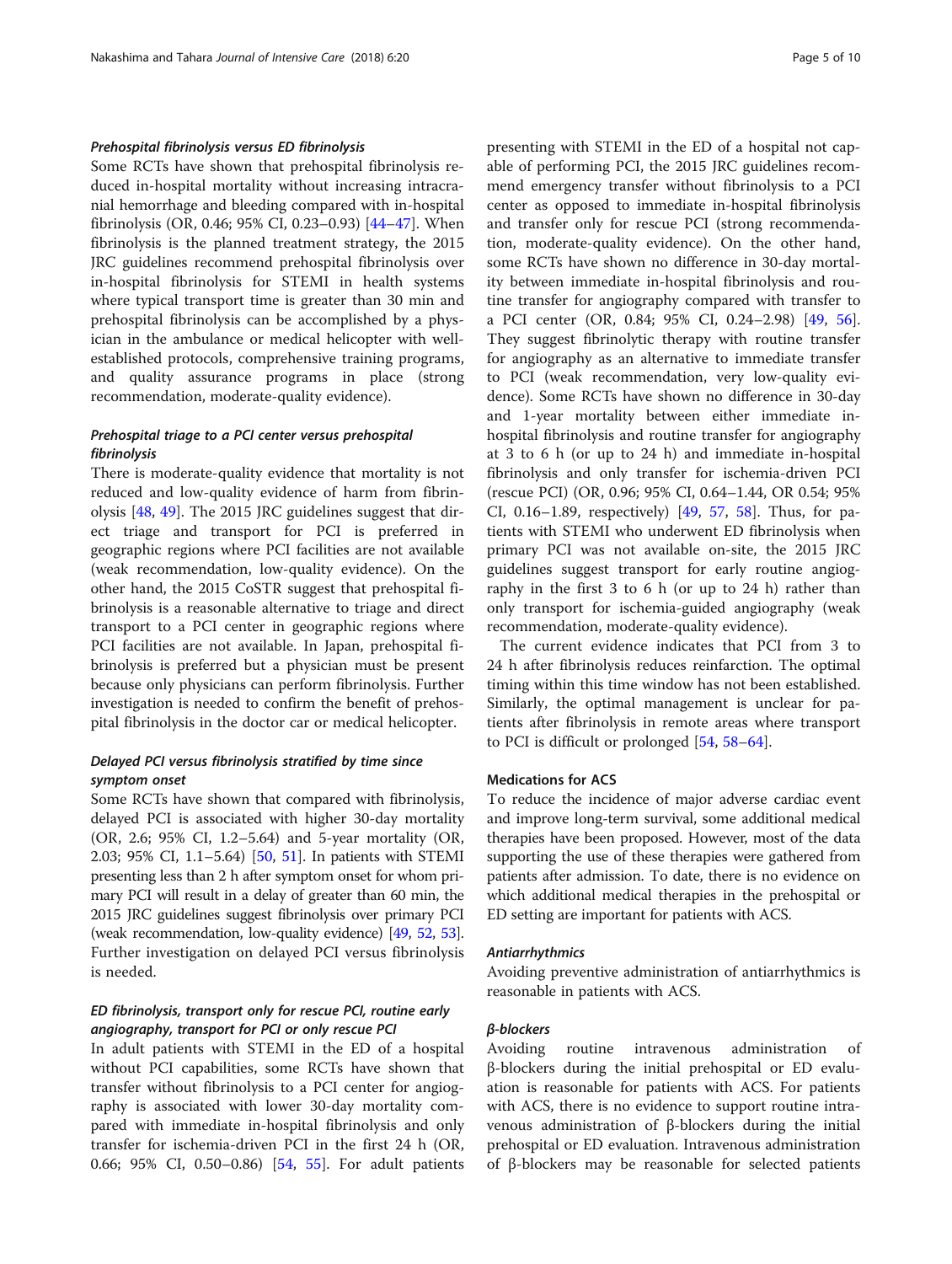<span id="page-5-0"></span>with severe hypertension and tachycardia [[65,](#page-8-0) [66](#page-8-0)]. On the other hand, contraindications to β-blockers include moderate to severe left ventricular failure, pulmonary edema, bradycardia, and hypotension. The effect of early β-blocker administration has not been fully studied in the primary PCI era.

After the patient is stabilized, starting an oral agent of β-blocker at a low dose before discharge is reasonable [[67\]](#page-8-0). A recent multicenter registry of AMI in the PCI era has shown that β-blockers are associated with reduced mortality during long-term follow-up [\[68](#page-8-0)].

## Angiotensin-converting enzyme inhibitors (ACE-Is) and angiotensin II receptor blockers (ARBs)

ACE-I and ARB administration after admission is known to reduce mortality in patients with acute myocardial infarction [[69,](#page-8-0) [70](#page-8-0)]. However, there is insufficient evidence to support the routine administration of ACE-Is and ARBs in the prehospital and ED settings.

## HMG-CoA reductase inhibitors (statins)

Statin therapy for patients with ACS soon after admission is reasonable in patients without contraindications [[71\]](#page-8-0). Statins should be continued for patients with ACS who are already being treated with statins [[72\]](#page-8-0).

# Hospital reperfusion decisions after return of spontaneous circulation (ROSC)

## PCI after ROSC with or without ST elevation

After ROSC, some observational studies have shown that emergency cardiac catheterization in patients with ST elevation is associated with increased in-hospital survival (OR, 0.35; 95% CI, 0.31–0.41) and favorable neurological survival (OR 2.54; 95% CI, 2.17–2.99) compared with catheterization laboratory evaluation later in the hospital stay or no catheterization [[73](#page-8-0)–[76](#page-9-0)]. On the other hand, after ROSC in patients without ST elevation, two observational studies have shown the benefit of emergency cardiac catheterization on in-hospital mortality (OR, 0.51; 95% CI, 0.35–0.73) and favorable neurological survival (OR 1.96; 95% CI, 1.35–2.85) compared with catheterization laboratory evaluation later in the hospital stay or no catheterization [\[73,](#page-8-0) [76](#page-9-0)]. Thus, the 2015 JRC guidelines recommend emergency cardiac catheterization laboratory evaluation rather than cardiac catheterization later in the hospital stay or no catheterization in selected adult patients with ROSC after out-of-hospital cardiac arrest of suspected cardiac origin with ST elevation (strong recommendation, low-quality evidence) or without ST elevation on ECG (weak recommendation, very low-quality evidence). In patients with ST elevation, a variety of

factors were more likely to be associated with cardiac catheterization: male gender, younger age, ventricular fibrillation as the presenting cardiac arrest rhythm, witnessed arrest, bystander cardiopulmonary resuscitation (CPR), and being supported with vasopressors or left ventricular assist devices. Patient characteristics that were less likely to be associated with angiography were diabetes mellitus, renal failure, and heart failure. On the other hand, in patients without ST elevation, a variety of factors such as patient age, CPR duration, hemodynamic instability, presenting cardiac rhythm, neurologic status upon hospital arrival, and perceived likelihood of cardiac etiology influenced the decision for intervention. Further investigation is needed to confirm the benefit seen in the first two observational studies. Ideally, randomized studies would help identify if there are certain subgroups of patients that would benefit more from angiography after ROSC.

## Mechanical support for ACS with cardiogenic shock or cardiac arrest

ACS patients are often hemodynamically unstable. Management of these patients can be challenging. The use of mechanical support is taken into consideration for ACS patients with cardiogenic shock, defined as systolic blood pressure of less than 90 mmHg, use of catecholamines to maintain a systolic pressure of at least 90 mmHg, clinical signs of pulmonary congestion, or signs of impaired organ perfusion. In ACS patients with shock, use of an intra-aortic balloon pump (IABP), percutaneous left ventricular support device (Impella®, Abiomed, Danvers, Massachusetts), or veno-arterial extracorporeal membrane oxygenation (VA-ECMO) can be considered. Although the American Heart Association and European Society of Cardiology guidelines have downgraded the use of IABP [\[36](#page-8-0), [77](#page-9-0)], the Japanese Cardiology Society guidelines give the use of IABP for cardiogenic shock a class I recommendation because percutaneous left ventricular support device (Impella®) was not yet approved in Japan at the time. Percutaneous left ventricular support device (Impella®) has been approved in Japan since 2017. Further accumulation of

Table 3 Ways to improve systems of care for acute coronary syndrome

- Emergency physician calls for the catheterization team
- Single call to a central operator
- Real-time data feedback
- Institutional commitment
- Team-based approach
- Catheterization team arrival within 20 min of being called
- Having an interventional cardiologist immediately available at the hospital

It is reasonable for hospitals to consider these measures to improve systems of care for acute coronary syndrome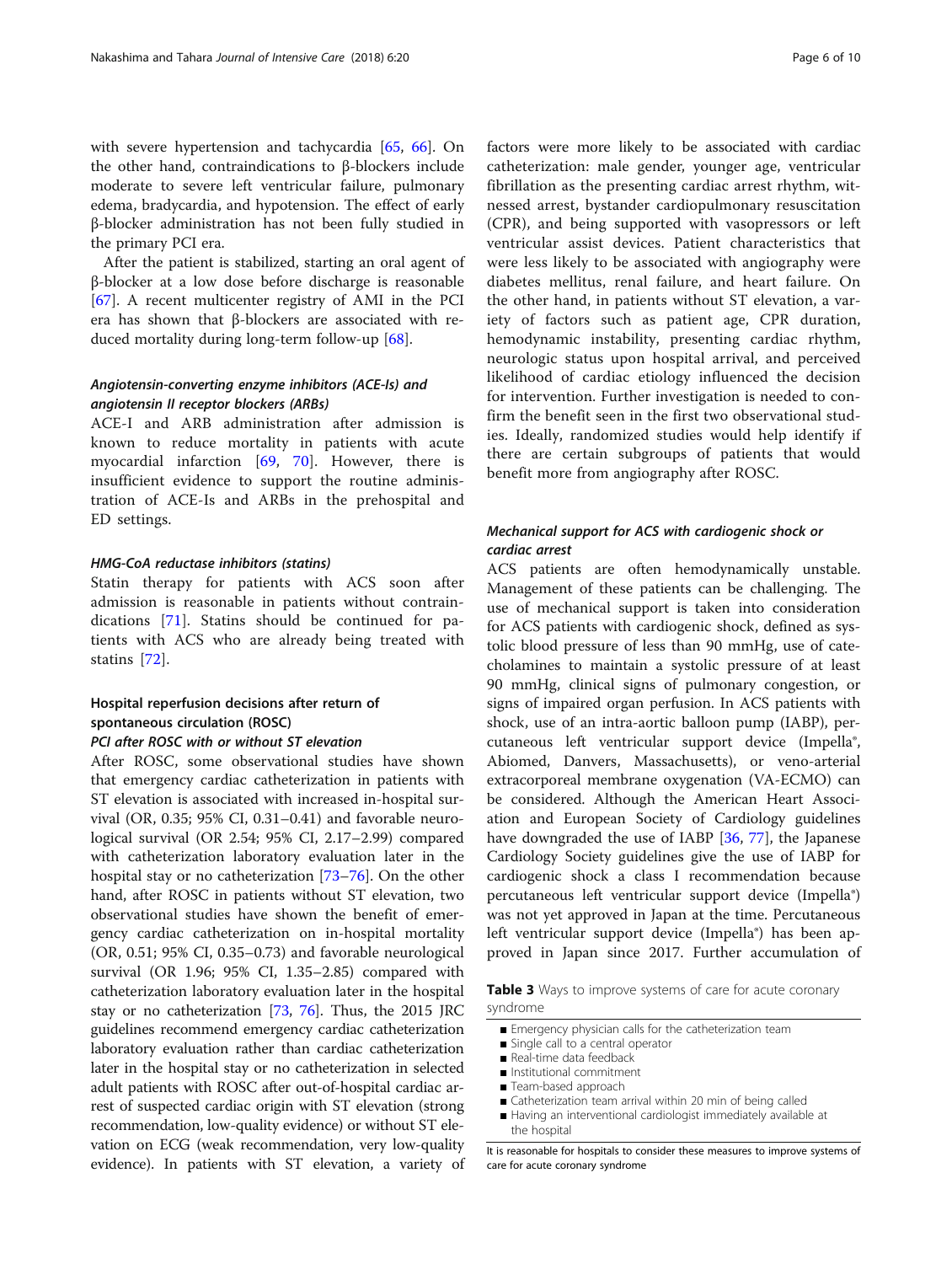

clinical data in Japan is needed. On the other hand, the 2015 JRC guidelines suggest that VA-ECMO is a reasonable rescue therapy for selected patients with cardiac arrest refractory to conventional CPR (weak recommendation, very low-quality evidence) [[78](#page-9-0), [79](#page-9-0)]. In patients with cardiac arrest due to ACS, VA-ECMO may allow providers additional time to treat acute coronary artery occlusion [\[80](#page-9-0)]. However, these techniques require adequate vascular access and specialized equipment.

## Health care system interventions for ACS Prehospital notification for activation of the cardiac catheterization laboratory and calling for the catheterization team

To prepare for primary PCI, the 2015 JRC guidelines recommend prehospital notification to activate the cardiac catheterization laboratory and calling for the catheterization team (strong recommendation, very low-quality evidence). Some observational studies have shown that prehospital activation of the catheterization team reduces 30-day mortality (OR, 0.41; 95% CI, 0.30–0.56) [[7,](#page-7-0) [10,](#page-7-0) [81](#page-9-0)]. Establishment of a health care system in the prehospital and ED settings is needed (Table [3\)](#page-5-0).

## Conclusion

Several systems-related strategies have been developed to improve quality of care for patients with ACS and reduce reperfusion delays for patients with STEMI. Some strategies that focus on patients identified as having ACS in the prehospital and ED settings (Fig. 2) include the use of prehospital 12-lead ECG and time-saving strategies to facilitate early diagnosis and rapid treatment for patients with STEMI. Recently, PCI technique has become established. Thus, we must construct a system of health care to achieve early reperfusion in the prehospital and ED settings to reduce mortality in patients with ACS.

#### Abbreviations

ACE-Is: Angiotensin-converting enzyme inhibitors; ACS: Acute coronary syndrome; ACT: Activated clotting time; ARBs: Angiotensin II receptor blockers; CoSTR: Consensus on Cardiopulmonary Resuscitation and Cardiovascular Care Science with Treatment Recommendations; CPR: Cardiopulmonary resuscitation; CT: Computed tomography; ECG: Electrocardiogram; ED: Emergency department; EMS: Emergency medical service; GRACE: Global Registry of Acute Coronary Events; hs-cTn: High-sensitivity cardiac troponin; IABP: Intra-aortic balloon pump; JRC: Japan Resuscitation Council; MR: Magnetic resonance; NSAID: Non-steroidal anti-inflammatory drug; NSTEMI: Non-ST-elevation myocardial infarction; PCI: Percutaneous coronary intervention; ROSC: Return of spontaneous circulation; RV: Right ventricular; STEMI: ST-elevation myocardial infarction; TIMI: Thrombolysis in Myocardial Infarction Trial;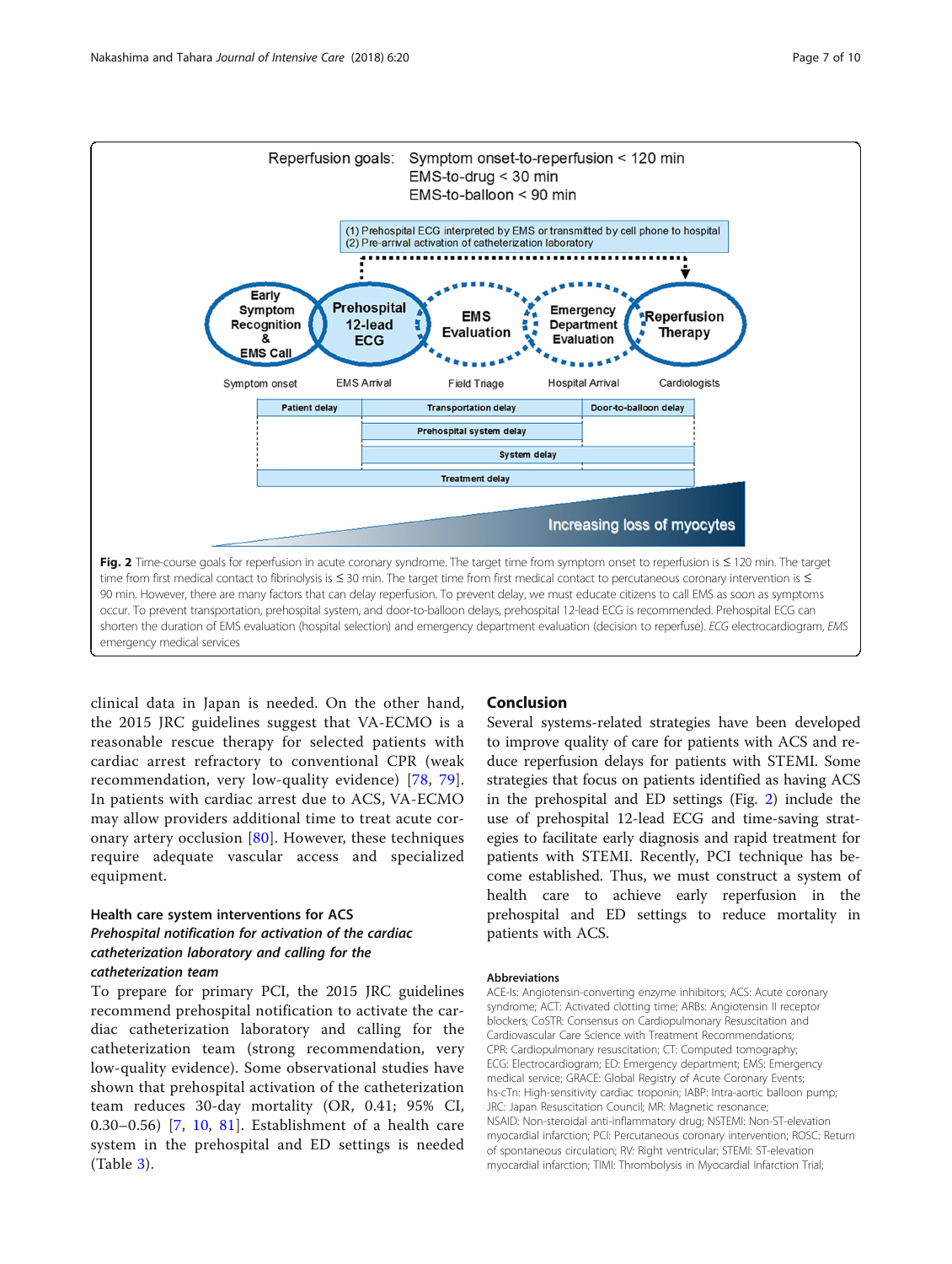#### <span id="page-7-0"></span>Acknowledgements

We thank the members of the 2015 JRC resuscitation guidelines working group.

#### Funding

None

#### Availability of data and materials

As my article is a review, this is not applicable in this session.

#### Authors' contributions

TN wrote the main manuscript. YT critically reviewed and revised the manuscript for intellectual content. Both authors read and approved the final manuscript.

#### Ethics approval and consent to participate

Not applicable in this session.

#### Consent for publication

Not applicable in this session.

#### Competing interests

The authors declare that they have no competing interests.

## Publisher's Note

Springer Nature remains neutral with regard to jurisdictional claims in published maps and institutional affiliations.

## Received: 15 October 2017 Accepted: 21 February 2018 Published online: 15 March 2018

#### References

- 1. Lefler LL, Bondy KN. Women's delay in seeking treatment with myocardial infarction: a meta-synthesis. J Cardiovasc Nurs. 2004;19:251–68.
- Moser DK, Kimble LP, Alberts MJ, et al. Reducing delay in seeking treatment by patients with acute coronary syndrome and stroke: a scientific statement from the American Heart Association Council on cardiovascular nursing and stroke council. Circulation. 2006;114:168–82.
- 3. Aragam KG, Tamhane UU, Kline-Rogers E, et al. Does simplicity compromise accuracy in ACS risk prediction? A retrospective analysis of the TIMI and GRACE risk scores. PLoS One. 2009;4:e7947.
- 4. de Araujo GP, Ferreira J, Aguiar C, Seabra-Gomes R. TIMI, PURSUIT, and GRACE risk scores: sustained prognostic value and interaction with revascularization in NSTE-ACS. Eur Heart J. 2005;26:865–72.
- Canto JG, Rogers WJ, Bowlby LJ, French WJ, Pearce DJ, Weaver WD. The prehospital electrocardiogram in acute myocardial infarction: is its full potential being realized? National Registry of Myocardial Infarction 2 Investigators. J Am Coll Cardiol. 1997;29:498–505.
- 6. Terkelsen CJ, Lassen JF, Norgaard BL, et al. Reduction of treatment delay in patients with ST-elevation myocardial infarction: impact of pre-hospital diagnosis and direct referral to primary percutanous coronary intervention. Eur Heart J. 2005;26:770–7.
- 7. Carstensen S, Nelson GC, Hansen PS, et al. Field triage to primary angioplasty combined with emergency department bypass reduces treatment delays and is associated with improved outcome. Eur Heart J. 2007;28:2313–9.
- Brown DW, Gauvreau K, Powell AJ, et al. Cardiac magnetic resonance versus routine cardiac catheterization before bidirectional Glenn anastomosis in infants with functional single ventricle: a prospective randomized trial. Circulation. 2007;116:2718–25.
- 9. Martinoni A, De Servi S, Boschetti E, et al. Importance and limits of prehospital electrocardiogram in patients with ST elevation myocardial infarction undergoing percutaneous coronary angioplasty. Eur J Cardiovasc Prev Rehabil. 2011;18:526–32.
- 10. Sorensen JT, Terkelsen CJ, Norgaard BL, et al. Urban and rural implementation of pre-hospital diagnosis and direct referral for primary percutaneous coronary intervention in patients with acute ST-elevation myocardial infarction. Eur Heart J. 2011;32:430–6.
- 11. Chan AW, Kornder J, Elliott H, et al. Improved survival associated with prehospital triage strategy in a large regional ST-segment elevation myocardial infarction program. JACC Cardiovasc Interv. 2012;5:1239–46.
- 12. Ong ME, Wong AS, Seet CM, et al. Nationwide improvement of door-toballoon times in patients with acute ST-segment elevation myocardial infarction requiring primary percutaneous coronary intervention with out-of-hospital 12-lead ECG recording and transmission. Ann Emerg Med. 2013;61:339–47.
- 13. Quinn T, Johnsen S, Gale CP, et al. Effects of prehospital 12-lead ECG on processes of care and mortality in acute coronary syndrome: a linked cohort study from the Myocardial Ischaemia National Audit Project. Heart. 2014;100: 944–50.
- 14. Ducas RA, Wassef AW, Jassal DS, et al. To transmit or not to transmit: how good are emergency medical personnel in detecting STEMI in patients with chest pain? Can J Cardiol. 2012;28:432–7.
- 15. Trivedi K, Schuur JD, Cone DC. Can paramedics read ST-segment elevation myocardial infarction on prehospital 12-lead electrocardiograms? Prehosp Emerg Care. 2009;13:207–14.
- 16. Lee CH, Van Gelder CM, Cone DC. Early cardiac catheterization laboratory activation by paramedics for patients with ST-segment elevation myocardial infarction on prehospital 12-lead electrocardiograms. Prehosp Emerg Care. 2010;14:153–8.
- 17. Young DR, Murinson M, Wilson C, et al. Paramedics as decision makers on the activation of the catheterization laboratory in the presence of acute ST-elevation myocardial infarction. J Electrocardiol. 2011;44:18–22.
- 18. Dorsch MF, Greenwood JP, Priestley C, et al. Direct ambulance admission to the cardiac catheterization laboratory significantly reduces door-to-balloon times in primary percutaneous coronary intervention. Am Heart J. 2008;155: 1054–8.
- 19. Aldous SJ, Richards AM, Cullen L, Than MP. Early dynamic change in high-sensitivity cardiac troponin T in the investigation of acute myocardial infarction. Clin Chem. 2011;57:1154–60.
- 20. Parsonage WA, Greenslade JH, Hammett CJ, et al. Validation of an accelerated high-sensitivity troponin T assay protocol in an Australian cohort with chest pain. Med J Aust. 2014;200:161–5.
- 21. Cullen L, Greenslade JH, Than M, et al. The new Vancouver Chest Pain Rule using troponin as the only biomarker: an external validation study. Am J Emerg Med. 2014;32:129–34.
- 22. Cullen L, Mueller C, Parsonage WA, et al. Validation of high-sensitivity troponin I in a 2-hour diagnostic strategy to assess 30-day outcomes in emergency department patients with possible acute coronary syndrome. J Am Coll Cardiol. 2013;62:1242–9.
- 23. Scheuermeyer FX, Wong H, Yu E, et al. Development and validation of a prediction rule for early discharge of low-risk emergency department patients with potential ischemic chest pain. CJEM. 2014;16:106–19.
- 24. Kelly AM, Klim S. Prospective external validation of an accelerated (2-h) acute coronary syndrome rule-out process using a contemporary troponin assay. Int J Emerg Med. 2014;7:42.
- 25. Mahler SA, Miller CD, Hollander JE, et al. Identifying patients for early discharge: performance of decision rules among patients with acute chest pain. Int J Cardiol. 2013;168:795–802.
- 26. Hess EP, Brison RJ, Perry JJ et al. Development of a clinical prediction rule for 30-day cardiac events in emergency department patients with chest pain and possible acute coronary syndrome. Ann Emerg Med 2012;59:115–125 e1.
- 27. Hoffmann U, Truong QA, Schoenfeld DA, et al. Coronary CT angiography versus standard evaluation in acute chest pain. N Engl J Med. 2012;367:299–308.
- 28. Miller CD, Hwang W, Case D, et al. Stress CMR imaging observation unit in the emergency department reduces 1-year medical care costs in patients with acute chest pain: a randomized study for comparison with inpatient care. JACC Cardiovasc Imaging. 2011;4:862–70.
- 29. Miller CD, Hwang W, Hoekstra JW, et al. Stress cardiac magnetic resonance imaging with observation unit care reduces cost for patients with emergent chest pain: a randomized trial. Ann Emerg Med. 2010;56:209–19. e2
- 30. Rawles JM, Kenmure AC. Controlled trial of oxygen in uncomplicated myocardial infarction. Br Med J. 1976;1:1121–3.
- 31. Ukholkina GB, Kostianov I, Kuchkina NV, Grendo EP, Gofman Ia B. Effect of oxygenotherapy used in combination with reperfusion in patients with acute myocardial infarction. Kardiologiia. 2005;45:59.
- 32. Ranchord AM, Argyle R, Beynon R, et al. High-concentration versus titrated oxygen therapy in ST-elevation myocardial infarction: a pilot randomized controlled trial. Am Heart J. 2012;163:168–75.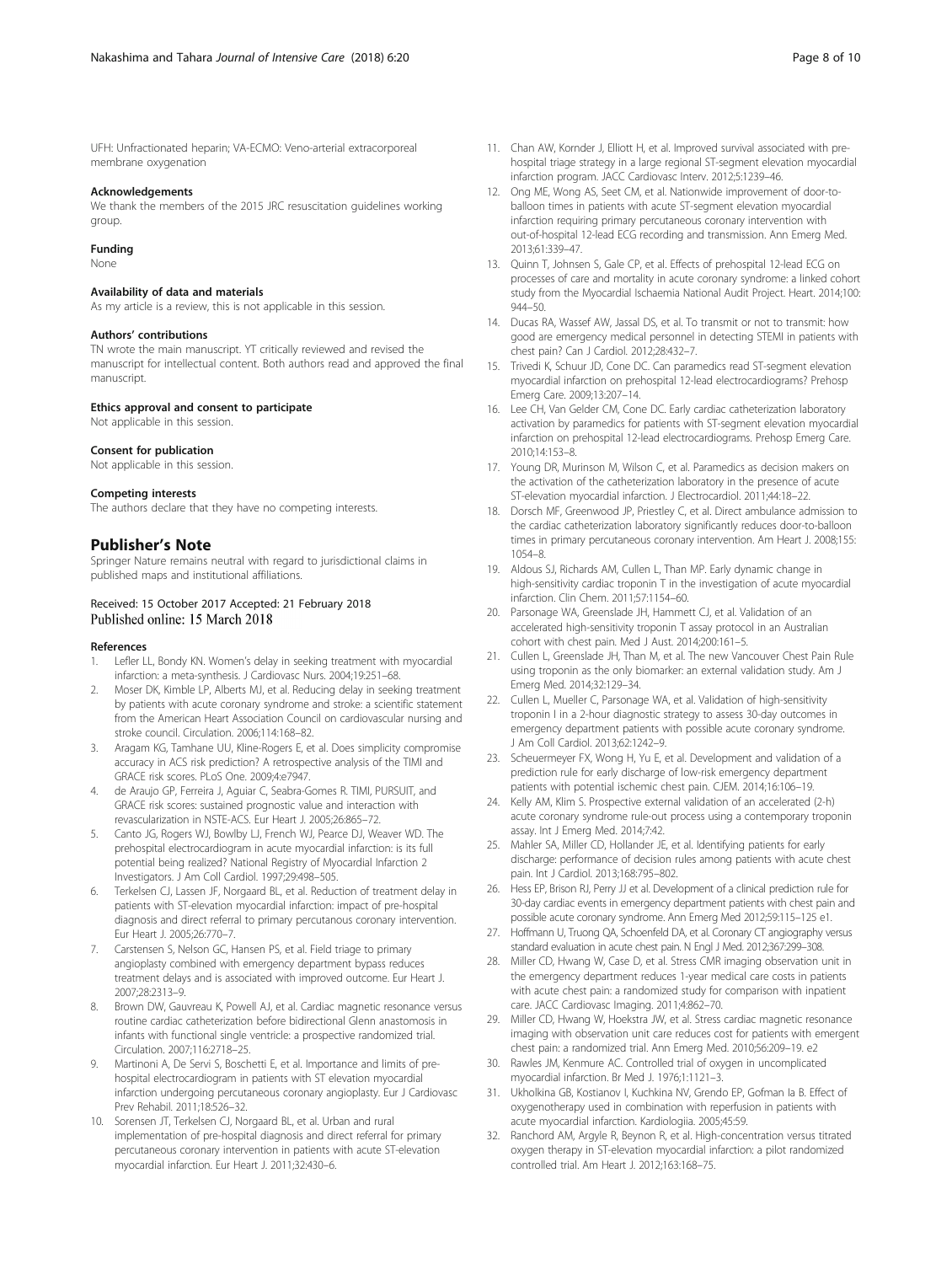- <span id="page-8-0"></span>33. Stub D, Smith K, Bernard S, et al. Air versus oxygen in ST-segment-elevation myocardial infarction. Circulation. 2015;131:2143–50.
- 34. Wilson AT, Channer KS. Hypoxaemia and supplemental oxygen therapy in the first 24 hours after myocardial infarction: the role of pulse oximetry. J R Coll Physicians Lond. 1997;31:657–61.
- 35. Hofmann R, James SK, Jernberg T, et al. Oxygen therapy in suspected acute myocardial infarction. N Engl J Med. 2017;377:1240–9.
- 36. O'Gara PT, Kushner FG, Ascheim DD, et al. 2013 ACCF/AHA guideline for the management of ST-elevation myocardial infarction: a report of the American College of Cardiology Foundation/American Heart Association Task Force on Practice Guidelines. Circulation. 2013;127:e362–425.
- 37. Meine TJ, Roe MT, Chen AY, et al. Association of intravenous morphine use and outcomes in acute coronary syndromes: results from the CRUSADE quality improvement initiative. Am Heart J. 2005;149:1043–9.
- 38. McGettigan P, Henry D. Cardiovascular risk and inhibition of cyclooxygenase: a systematic review of the observational studies of selective and nonselective inhibitors of cyclooxygenase 2. JAMA. 2006;296:1633–44.
- 39. Kearney PM, Baigent C, Godwin J, Halls H, Emberson JR, Patrono C. Do selective cyclo-oxygenase-2 inhibitors and traditional non-steroidal antiinflammatory drugs increase the risk of atherothrombosis? Meta-analysis of randomised trials. BMJ. 2006;332:1302–8.
- 40. Every NR, Parsons LS, Hlatky M, Martin JS, Weaver WD. A comparison of thrombolytic therapy with primary coronary angioplasty for acute myocardial infarction. Myocardial Infarction Triage and Intervention Investigators. N Engl J Med 1996;335:1253–1260.
- 41. Zeymer U, Arntz HR, Mark B, et al. Efficacy and safety of a high loading dose of clopidogrel administered prehospitally to improve primary percutaneous coronary intervention in acute myocardial infarction: the randomized CIPAMI trial. Clin Res Cardiol. 2012;101:305–12.
- 42. Ducci K, Grotti S, Falsini G, et al. Comparison of pre-hospital 600 mg or 900 mg vs. peri-interventional 300 mg clopidogrel in patients with ST-elevation myocardial infarction undergoing primary coronary angioplasty. The Load&Go randomized trial. Int J Cardiol. 2013;168:4814–6.
- 43. Montalescot G, van 't Hof AW, Lapostolle F, et al. Prehospital ticagrelor in ST-segment elevation myocardial infarction. N Engl J Med. 2014;371:1016–27.
- 44. Zijlstra F, Ernst N, de Boer MJ, et al. Influence of prehospital administration of aspirin and heparin on initial patency of the infarct-related artery in patients with acute ST elevation myocardial infarction. J Am Coll Cardiol. 2002;39:1733–7.
- 45. Steg PG, Van 't Hof A, Hamm CW, et al. Bivalirudin started during emergency transport for primary PCI. N Engl J Med. 2013;369:2207–17.
- 46. Sejersten M, Nielsen SL, Engstrom T, Jorgensen E, Clemmensen P. Feasibility and safety of prehospital administration of bivalirudin in patients with STelevation myocardial infarction. Am J Cardiol. 2009;103:1635–40.
- 47. Hirschl MM, Mayr H, Erhart F, et al. Prehospital treatment of patients with acute myocardial infarction with bivalirudin. Am J Emerg Med. 2012;30:12–7.
- 48. Bonnefoy E, Lapostolle F, Leizorovicz A, et al. Primary angioplasty versus prehospital fibrinolysis in acute myocardial infarction: a randomised study. Lancet. 2002;360:825–9.
- 49. Armstrong PW, Committee WS. A comparison of pharmacologic therapy with/without timely coronary intervention vs. primary percutaneous intervention early after ST-elevation myocardial infarction: the WEST (Which Early ST-elevation myocardial infarction Therapy) study. Eur Heart J. 2006;27: 1530–8.
- 50. Westerhout CM, Bonnefoy E, Welsh RC, Steg PG, Boutitie F, Armstrong PW. The influence of time from symptom onset and reperfusion strategy on 1 year survival in ST-elevation myocardial infarction: a pooled analysis of an early fibrinolytic strategy versus primary percutaneous coronary intervention from CAPTIM and WEST. Am Heart J. 2011;161:283–90.
- 51. Bonnefoy E, Steg PG, Boutitie F, et al. Comparison of primary angioplasty and pre-hospital fibrinolysis in acute myocardial infarction (CAPTIM) trial: a 5-year follow-up. Eur Heart J. 2009;30:1598–606.
- 52. Thiele H, Eitel I, Meinberg C, et al. Randomized comparison of pre-hospitalinitiated facilitated percutaneous coronary intervention versus primary percutaneous coronary intervention in acute myocardial infarction very early after symptom onset: the LIPSIA-STEMI trial (Leipzig immediate prehospital facilitated angioplasty in ST-segment myocardial infarction). JACC Cardiovasc Interv. 2011;4:605–14.
- 53. Armstrong PW, Gershlick AH, Goldstein P, et al. Fibrinolysis or primary PCI in ST-segment elevation myocardial infarction. N Engl J Med. 2013; 368:1379–87.
- 54. Andersen HR, Nielsen TT, Rasmussen K, et al. A comparison of coronary angioplasty with fibrinolytic therapy in acute myocardial infarction. N Engl J Med. 2003;349:733–42.
- 55. Perez de Arenaza D, Taneja AK, Flather M. Long distance transport for primary angioplasty vs immediate thrombolysis in acute myocardial infarction (PRAGUE-2 trial). Eur Heart J. 2003;24:1798.
- 56. Fernandez-Aviles F, Alonso JJ, Pena G, et al. Primary angioplasty vs. early routine post-fibrinolysis angioplasty for acute myocardial infarction with ST-segment elevation: the GRACIA-2 non-inferiority, randomized, controlled trial. Eur Heart J. 2007;28:949–60.
- 57. Scheller B, Hennen B, Hammer B, et al. Beneficial effects of immediate stenting after thrombolysis in acute myocardial infarction. J Am Coll Cardiol. 2003;42:634–41.
- 58. Widimsky P, Groch L, Zelizko M, Aschermann M, Bednar F, Suryapranata H. Multicentre randomized trial comparing transport to primary angioplasty vs immediate thrombolysis vs combined strategy for patients with acute myocardial infarction presenting to a community hospital without a catheterization laboratory. The PRAGUE study Eur Heart J. 2000;21:823–31.
- 59. Widimsky P, Budesinsky T, Vorac D, et al. Long distance transport for primary angioplasty vs immediate thrombolysis in acute myocardial infarction: final results of the randomized national multicentre trial—PRAGUE-2. Eur Heart J. 2003;24:94–104.
- 60. Dieker HJ, van Horssen EV, Hersbach FM, et al. Transport for abciximab facilitated primary angioplasty versus on-site thrombolysis with a liberal rescue policy: the randomised Holland Infarction Study (HIS). J Thromb Thrombolysis. 2006;22:39–45.
- 61. Dobrzycki S, Kralisz P, Nowak K, et al. Transfer with GP IIb/IIIa inhibitor tirofiban for primary percutaneous coronary intervention vs. on-site thrombolysis in patients with ST-elevation myocardial infarction (STEMI): a randomized open-label study for patients admitted to community hospitals. Eur Heart J. 2007;28:2438–48.
- 62. Grines CL, Westerhausen DR Jr, Grines LL, et al. A randomized trial of transfer for primary angioplasty versus on-site thrombolysis in patients with high-risk myocardial infarction: the Air Primary Angioplasty in Myocardial Infarction study. J Am Coll Cardiol. 2002;39:1713–9.
- 63. Svensson L, Aasa M, Dellborg M, et al. Comparison of very early treatment with either fibrinolysis or percutaneous coronary intervention facilitated with abciximab with respect to ST recovery and infarct-related artery epicardial flow in patients with acute ST-segment elevation myocardial infarction: the Swedish Early Decision (SWEDES) reperfusion trial. Am Heart J. 2006;151:798 e1–7.
- 64. Vermeer F, Oude Ophuis AJ, vd Berg EJ, et al. Prospective randomised comparison between thrombolysis, rescue PTCA, and primary PTCA in patients with extensive myocardial infarction admitted to a hospital without PTCA facilities: a safety and feasibility study. Heart. 1999;82:426–31.
- 65. Chen ZM, Pan HC, Chen YP, et al. Early intravenous then oral metoprolol in 45,852 patients with acute myocardial infarction: randomised placebocontrolled trial. Lancet. 2005;366:1622–32.
- 66. Herlitz J, Edvardsson N, Holmberg S, et al. Goteborg Metoprolol Trial: effects on arrhythmias. Am J Cardiol. 1984;53:27D–31D.
- 67. Freemantle N, Cleland J, Young P, Mason J, Harrison J. Beta blockade after myocardial infarction: systematic review and meta regression analysis. BMJ. 1999;318:1730–7.
- 68. Goldberger JJ, Bonow RO, Cuffe M, et al. Effect of beta-blocker dose on survival after acute myocardial infarction. J Am Coll Cardiol. 2015;66:1431–41.
- 69. ISIS-4: a randomised factorial trial assessing early oral captopril, oral mononitrate, and intravenous magnesium sulphate in 58,050 patients with suspected acute myocardial infarction. ISIS-4 (fourth international study of infarct survival) collaborative group. Lancet 1995;345:669–685.
- 70. GISSI-3: effects of lisinopril and transdermal glyceryl trinitrate singly and together on 6-week mortality and ventricular function after acute myocardial infarction. Gruppo Italiano per lo studio della Sopravvivenza nell'infarto Miocardico. Lancet. 1994;343:1115–22.
- 71. Kayikcioglu M, Can L, Kultursay H, Payzin S, Turkoglu C. Early use of pravastatin in patients with acute myocardial infarction undergoing coronary angioplasty. Acta Cardiol. 2002;57:295–302.
- 72. Heeschen C, Hamm CW, Laufs U, et al. Withdrawal of statins increases event rates in patients with acute coronary syndromes. Circulation. 2002;105:1446–52.
- 73. Hollenbeck RD, McPherson JA, Mooney MR, et al. Early cardiac catheterization is associated with improved survival in comatose survivors of cardiac arrest without STEMI. Resuscitation. 2014;85:88–95.